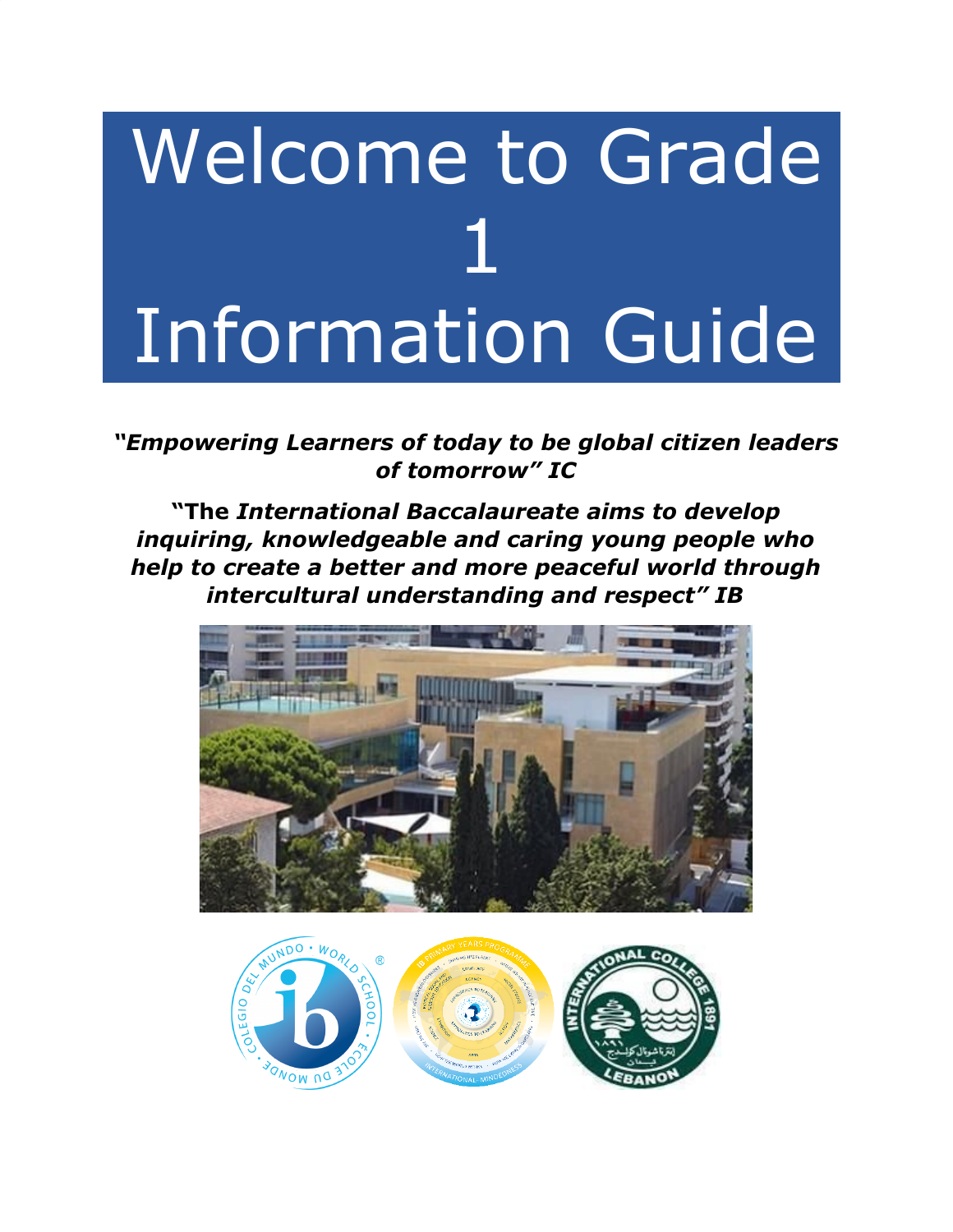### **2019-2020 School Year**

### Program of Inquiry in Grade 1

| Grade One                 |                                                                                                                                                                                                                   |                                                                                                                                                                                                                                                                                                                                                        |                                                                                                                                                                                                    |                                                                                                                                                                                                                                                                                                                                                                          |                                                                                                                                                                                                                                                  |                                                                                                                                                                                                                                                                                                |
|---------------------------|-------------------------------------------------------------------------------------------------------------------------------------------------------------------------------------------------------------------|--------------------------------------------------------------------------------------------------------------------------------------------------------------------------------------------------------------------------------------------------------------------------------------------------------------------------------------------------------|----------------------------------------------------------------------------------------------------------------------------------------------------------------------------------------------------|--------------------------------------------------------------------------------------------------------------------------------------------------------------------------------------------------------------------------------------------------------------------------------------------------------------------------------------------------------------------------|--------------------------------------------------------------------------------------------------------------------------------------------------------------------------------------------------------------------------------------------------|------------------------------------------------------------------------------------------------------------------------------------------------------------------------------------------------------------------------------------------------------------------------------------------------|
| Age: 6-7 years old        |                                                                                                                                                                                                                   |                                                                                                                                                                                                                                                                                                                                                        |                                                                                                                                                                                                    |                                                                                                                                                                                                                                                                                                                                                                          |                                                                                                                                                                                                                                                  |                                                                                                                                                                                                                                                                                                |
| nary                      | <b>Transdiscipl</b> Who we are                                                                                                                                                                                    | Where we are in place and time                                                                                                                                                                                                                                                                                                                         | How we express ourselves                                                                                                                                                                           | How the world works                                                                                                                                                                                                                                                                                                                                                      | How we organize ourselves                                                                                                                                                                                                                        | Sharing the planet                                                                                                                                                                                                                                                                             |
| <b>Theme</b>              | physical, mental, social and<br>spiritual health; human<br>relationships including families,<br>friends, communities, and<br>cultures; rights and<br>responsibilities; what it means to perspectives<br>be human. | An inquiry into the nature of the An inquiry into orientation in place and<br>self; beliefs and values; personal, time; personal histories; homes and<br>journeys; the discoveries, explorations<br>and migrations of humankind; the<br>relationships between and the<br>interconnectedness of individuals and<br>civilizations, from local and global | An inquiry into the ways in<br>which we discover and<br>express ideas, feelings,<br>nature, culture, beliefs and<br>reflect on, extend and enjoy use their understanding of<br>our creativity; our | An inquiry into the natural world An inquiry into the<br>and its laws; the interaction<br>between the natural world<br>(physical and biological) and<br>values; the ways in which we human societies; how humans<br>scientific principles; the impact<br>appreciation of the aesthetic, of scientific and technological<br>advances on society and on the<br>environment | interconnectedness<br>of human-made systems and<br>communities;<br>the structure and function of<br>organizations;<br>societal decision-making:<br>economic activities<br>and their impact on humankind<br>and the environment                   | An inquiry into rights and<br>responsibilities in the<br>struggle to share finite<br>resources with other<br>people and with other<br>living things:<br>communities and the<br>relationships within and<br>between them; access to<br>equal opportunities;<br>peace and conflict<br>resolution |
| <b>Central Idea</b>       | Friendships are developed<br>through our choices and<br>behavior                                                                                                                                                  | Celebrations are a reflection of<br>various cultures.                                                                                                                                                                                                                                                                                                  | Exploring simple<br>machines enables<br>humans to innovate                                                                                                                                         | Investigating matter helps<br>people understand the world                                                                                                                                                                                                                                                                                                                | School communities may be<br>enriched by their members                                                                                                                                                                                           | Living things interact<br>within their habitats<br>to meet their needs                                                                                                                                                                                                                         |
| <b>An inquiry</b><br>nto: | The importance of<br>٠<br>developing social skills<br>How attributes of the<br>Learner Profile enrich<br>our friendships<br>Maintaining good<br>friendships                                                       | · Characteristics of celebrations<br>. Why People Celebrate<br>· Similarities and differences of<br>celebrations around the world                                                                                                                                                                                                                      | Different types of<br>simple machines<br>How the use of<br>$\bullet$<br>simple machines<br>depends on force<br>How creativity<br>leads to the<br>development of<br>machines                        | Properties and changes<br>in matter<br>Our senses as tools to<br>٠<br>investigate<br>How understanding<br>٠<br>matter helps us to meet<br>our needs                                                                                                                                                                                                                      | The roles and<br>responsibilities of<br>different members of a<br>school community<br>How members of a<br>٠<br>school community<br>work together<br>How a school<br>٠<br>community capitalizes<br>on the strengths of its<br>individual members. | What makes<br>living things<br>living<br>How living<br>things meet their<br>needs within<br>their habitats<br>Our<br>responsibility in<br>maintaining<br>healthy habitats                                                                                                                      |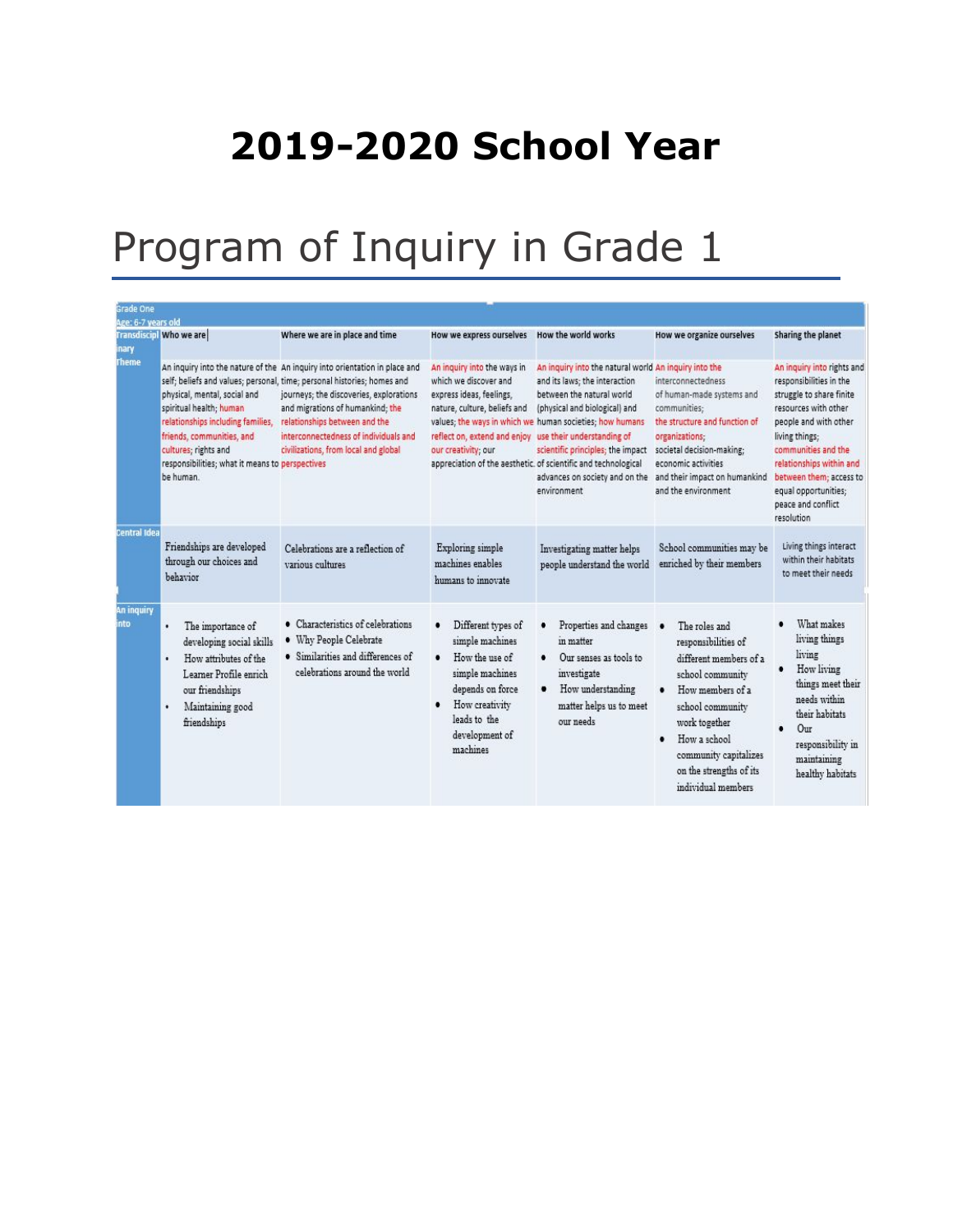### Languages

### **English**

English is our shared language of instruction and communication. In a PYP school, the focus is not just on learning language in isolation, but also on the application of language skills across the subject areas and throughout the Programme of Inquiry. Some language skills are taught as 'stand-alone', while other aspects of language are taught within the context of our Units of Inquiry.

#### **Students develop skills in the following strands of language learning:**

- **Written Language**: Reading and Writing
- **Oral Language**: Listening and Speaking
- **Visual Language**: Viewing and Presenting

Students develop skills and understandings across the three strands of language.

#### **Writing Units of Study in Grade 1:**

- Narrative Writing writing personal narratives
- Procedural Writing writing steps in a procedure "how to"
- Recount Writing– writing for retelling a story or an event
- Poetry– writing their own variation of a poem or rhyme
- $\bullet$  Persuasive Writing writing a proposal or a letter

### **Reading Units of Study in Grade 1:**

- **●** Fiction- Non Fiction books
- **●** Reading Strategies
- **●** Reading Fluency
- **●** Beginning Ending sounds- short vowels

#### **Spelling:**

- Spell high frequency words using the Dolch Lists
- Spell short and long vowels.

#### **Arabic**

مع نهاية العام الدّراسيّ، سيكون المتعلّم قادرًا على: - الإصغاء إلى التّعلیمات وتطبیقها. – قراءة وكتابة الأحرف في بداية، وسط ونهاية الكلمة، وصولاً إلى قراءة نصّ وفهمه فهمًا مجملًا ومفصّلًا. وقراءة قصص ّحرة والاستماع إلیها بهدف الاستمتاع. - التّعبیر شفهیا ٍ بلغة فصحى ّ مبسطة وكتابة جمل بسیطة. - تطبيق القواعد اللّغويّة والإملائيّة المقرّرة للصّفّ الأوّل.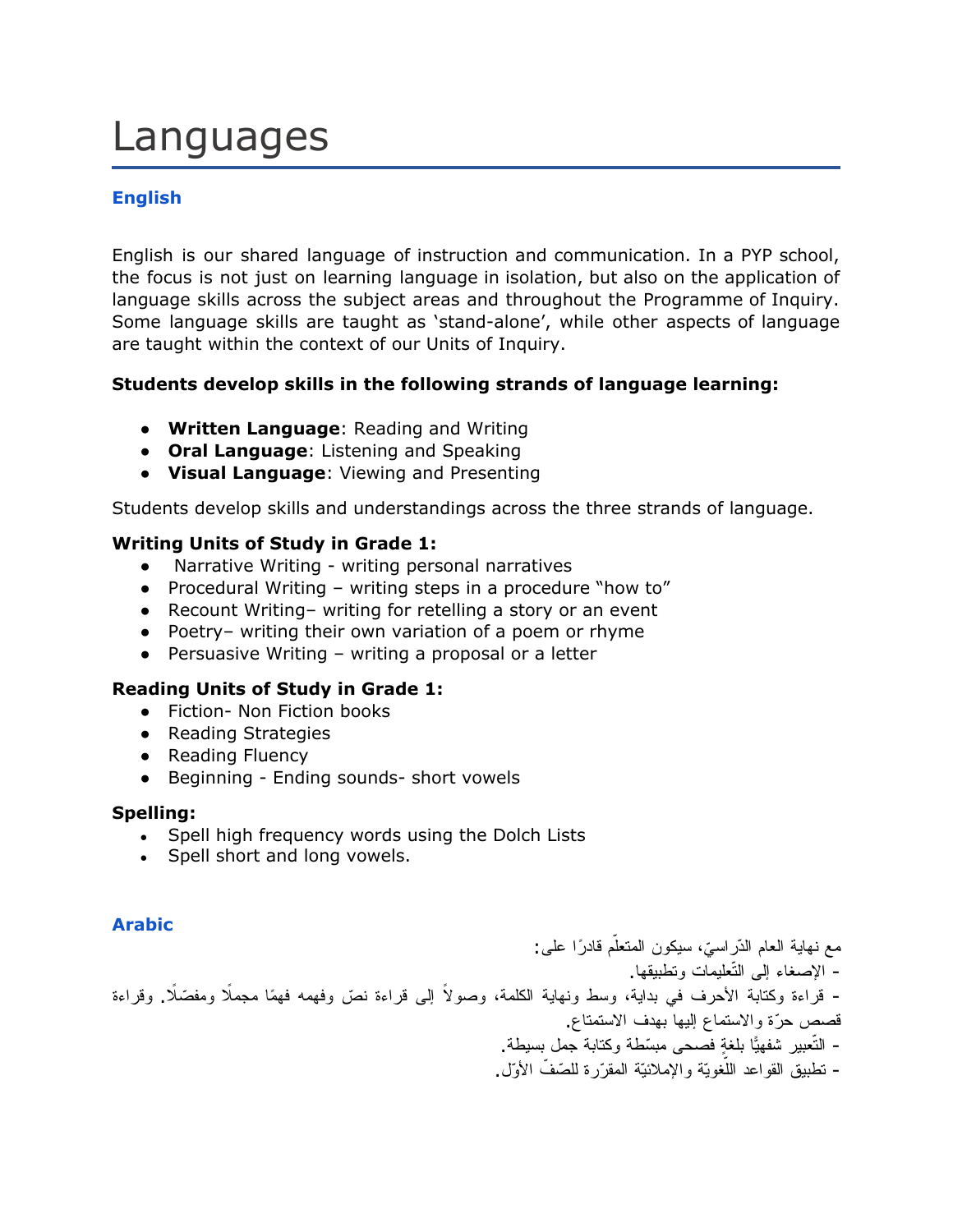#### **French as an Additional Language**

The aim of the program is to offer students a valuable educational experience and the opportunity to develop a basic usable command of the French language that can be expanded through further study or contact with French-speaking people.

The students will repeat new vocabulary, talk in simple phrases, respond to simple questions and commands, and demonstrate an understanding of simple oral texts.

Their learning will be assessed through different forms of evaluation.

### Mathematics

The aim of our Mathematics Programme is to develop students into confident mathematical thinkers, who demonstrate a sound knowledge of the subject and show the ability to creatively apply it to solve problems in many ways.

Mathematics lessons are usually differentiated, with students working on a variety of tasks in various different flexible groupings, in order to challenge and support all students, regardless of their level of competency or experience.

The different strands of Mathematics are:

- Data Handling
	- o Graph Interpretation (Bar Graph, Pictograph, Tally Charts…)
- Measurement
	- o Non Standard units of measurement.
	- o Estimation (quantities and length)
	- o Time Recognition (Digital and Analog clocks)
- Shape and Space
	- o Attributes of Two / Three dimensional Shapes
- Pattern and Function
	- o Number Patterns (Skip counting, by 2s,5s and 10s)
	- o Odd and Even
- Number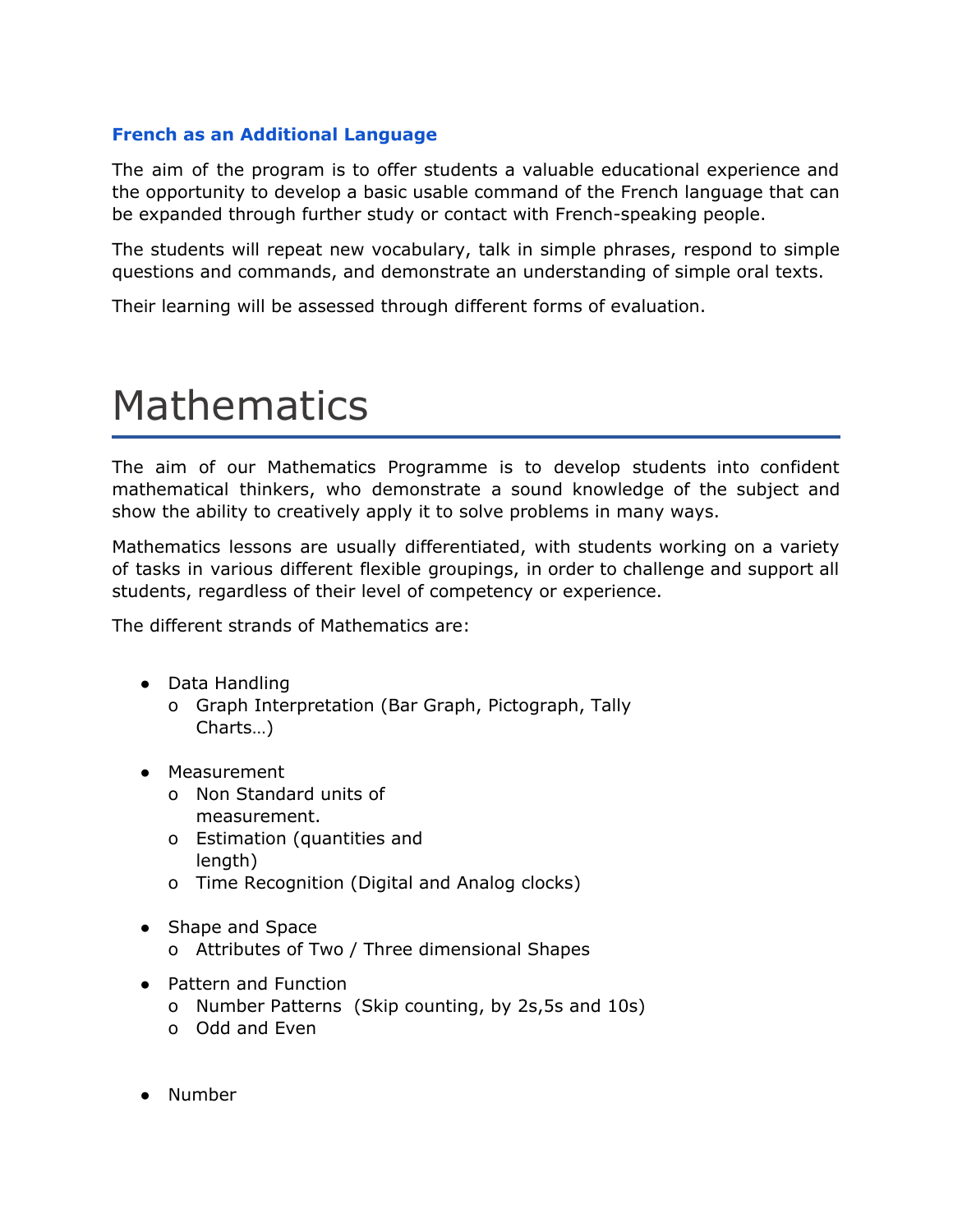- o Place Value (ones and tens)
- o Number representation in different forms
- o Addition and Subtraction
- o Authentic problem solving

### **Science**

"In the PYP, science is viewed as the exploration of the biological, chemical and physical aspects of the natural world, and the relationship between them….It encourages curiosity and ingenuity and enables the student to develop an understanding of the world. Reflection on scientific knowledge also helps students to develop a sense of responsibility regarding the impact of their actions on themselves, others and the world." (Making the PYP Happen, 2009, p. 93).

Science does not appear as a standalone on the student's timetable; rather, it is embedded within the units of inquiry. The **knowledge** component of **science** in the **PYP** is arranged into four elements: living things, Earth and space, materials and matter, and forces and energy.

| <b>Unit of Inquiry</b>         | <b>Science Strand</b>                                        |
|--------------------------------|--------------------------------------------------------------|
| Who we are                     |                                                              |
| Where we are in place and time |                                                              |
| How we express ourselves       | Forces and energy (physics, forces and<br>push /pull)        |
| How the world works            | Materials and Matter (change od state,<br>liquid and solids) |
| How we organize ourselves      |                                                              |
| Sharing the Planet             | Living things (living things and their<br>habitats)          |

To ensure that students are well informed and confident, the following science skills are tackled throughout the academic year. Students will be able to:

- observe carefully in order to gather data
- use a variety of instruments and tools to measure data accurately
- use scientific vocabulary to explain their observations and experiences
- identify or generate a question or problem to be explored
- plan and carry out systematic investigations, manipulating variables as necessary
- make and test predictions
- interpret and evaluate data gathered in order to draw conclusions
- consider scientific models and applications of these models including their limitations.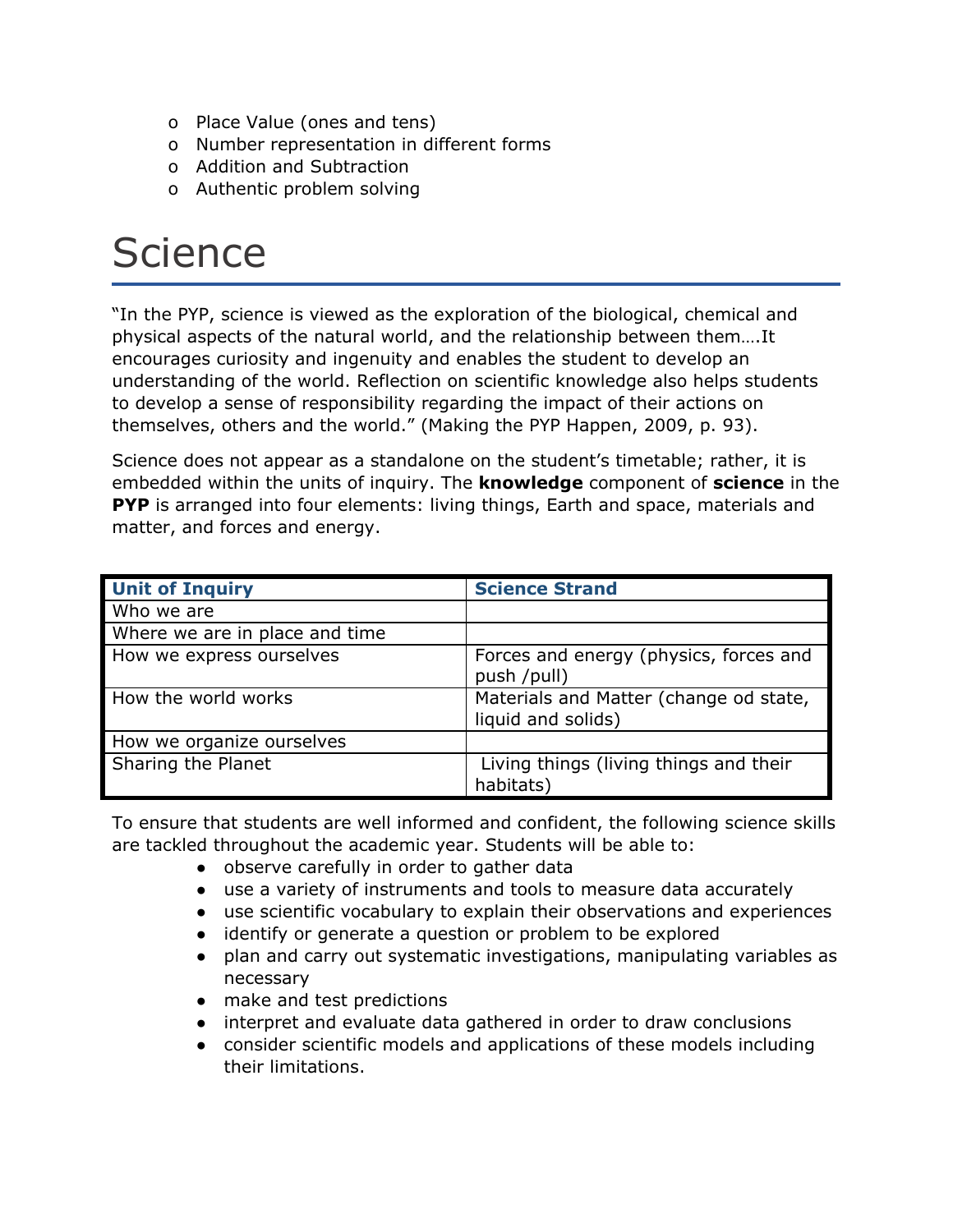### Social Studies

"In the PYP, social studies is viewed as the study of people in relation to their past, their present and their future, their environment and their society. Social studies encourages curiosity, and develops an understanding of a rapidly changing world. Through social studies, students develop an understanding of their personal and cultural identities. They develop the skills and knowledge needed to participate actively in their classroom, their community, and the world: to understand themselves in relation to their communities." (Making the PYP Happen, 2009, p.103).

Social studies does not appear as a standalone on the student's timetable; rather, it is embedded within the units of inquiry. The **knowledge** component of **social studies** in the **PYP** is arranged into five elements: human systems and economic activities, social organizations and culture, continuity and change through time, human and natural environments, and resources and the environment.

| <b>Unit of Inquiry</b>         | <b>Social Studies Strand</b>                                                                                            |  |  |
|--------------------------------|-------------------------------------------------------------------------------------------------------------------------|--|--|
| Who we are                     |                                                                                                                         |  |  |
| Where we are in place and time | Social Organization and Culture<br>(traditions and identify<br>Continuity and Change through Time<br>(focus on history) |  |  |
| How we express ourselves       | Continuity and Change through Time<br>(innovation)                                                                      |  |  |
| How the world works            |                                                                                                                         |  |  |
| How we organize ourselves      | Human systems and economic activities<br>(communication and education)                                                  |  |  |
| Sharing the Planet             | Resources and the environment<br>(interdependence)<br>Human and the natural world (impact)                              |  |  |

To ensure that students are well informed and confident, the following social studies skills are tackled throughout the academic year. Students will be able to:

- formulate and ask questions about the past, the future, places and society
- use and analyze evidence from a variety of historical, geographical and societal sources
- orientate in relation to place and time
- identify roles, rights and responsibilities in society
- assess the accuracy, validity, and possible bias of sources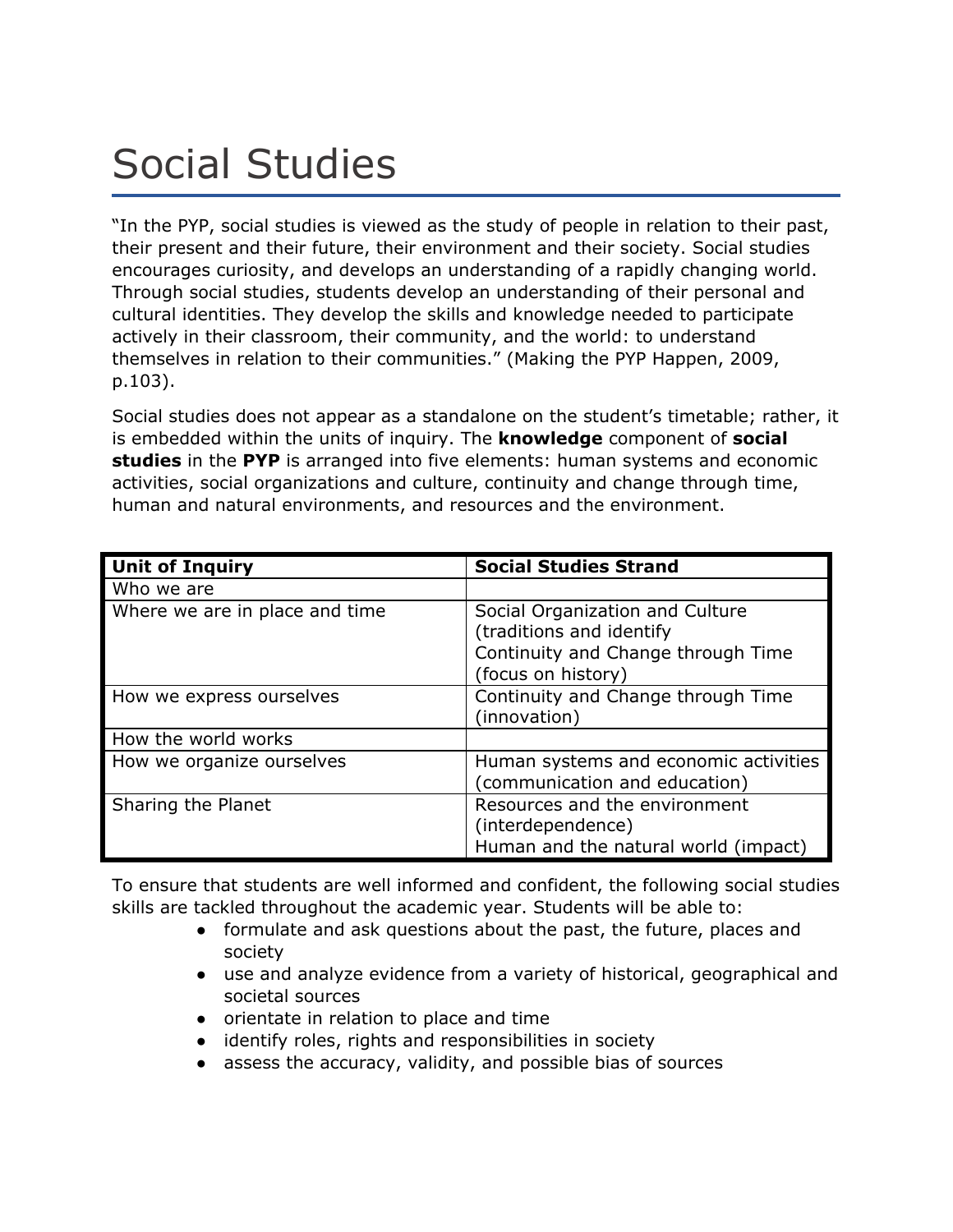### Arts

One way to foster the development of the whole child is by learning about and through the Arts. It promotes creativity, critical thinking, problem-solving skills and social interactions. Through our Arts Programme, students develop appreciation, empathy and Learner Profile attributes such as being a communicator and a risk-taker.

### **Visual Art units in Grade 1 include:**

- Engage students in making 2D and 3D art projects for the "ART Festival".
- Represent self-portrait using oil pastel
- Create art work using simple and complex machines
- Explore the art work of prominent Lebanese and international artists
- Identify the elements and principles of art (line, shapes, color, balance …).
- Experience the change in matter.

### **Music units in Grade 1 include:**

- Explore the concept of Beat\No Beat.
- Identify the sounds of the orchestra instruments by name
- Understand the rhythm patterns
- Explore concepts of rhythm and steady beat.
- Respond to different music by body movements.

### Personal Social and Physical Education

### **Personal and Social Education**

As twenty-first century learners, students need to develop as autonomous and responsible people who take responsibility for their learning and their wellbeing be it physical, emotional, spiritual or social. All areas of the PYP curriculum address personal and social education and hence it is the shared responsibility of *all* teachers at the Elementary School to develop this aspect of the learner's education. Students are encouraged to develop positive attitudes and behaviors in order to meet challenges, make healthy lifestyle choices, and become lifelong learners.

#### **Physical Education**

The purpose of the Physical Education Program at the Elementary School is to promote the development of physical, intellectual, emotional and social skills.